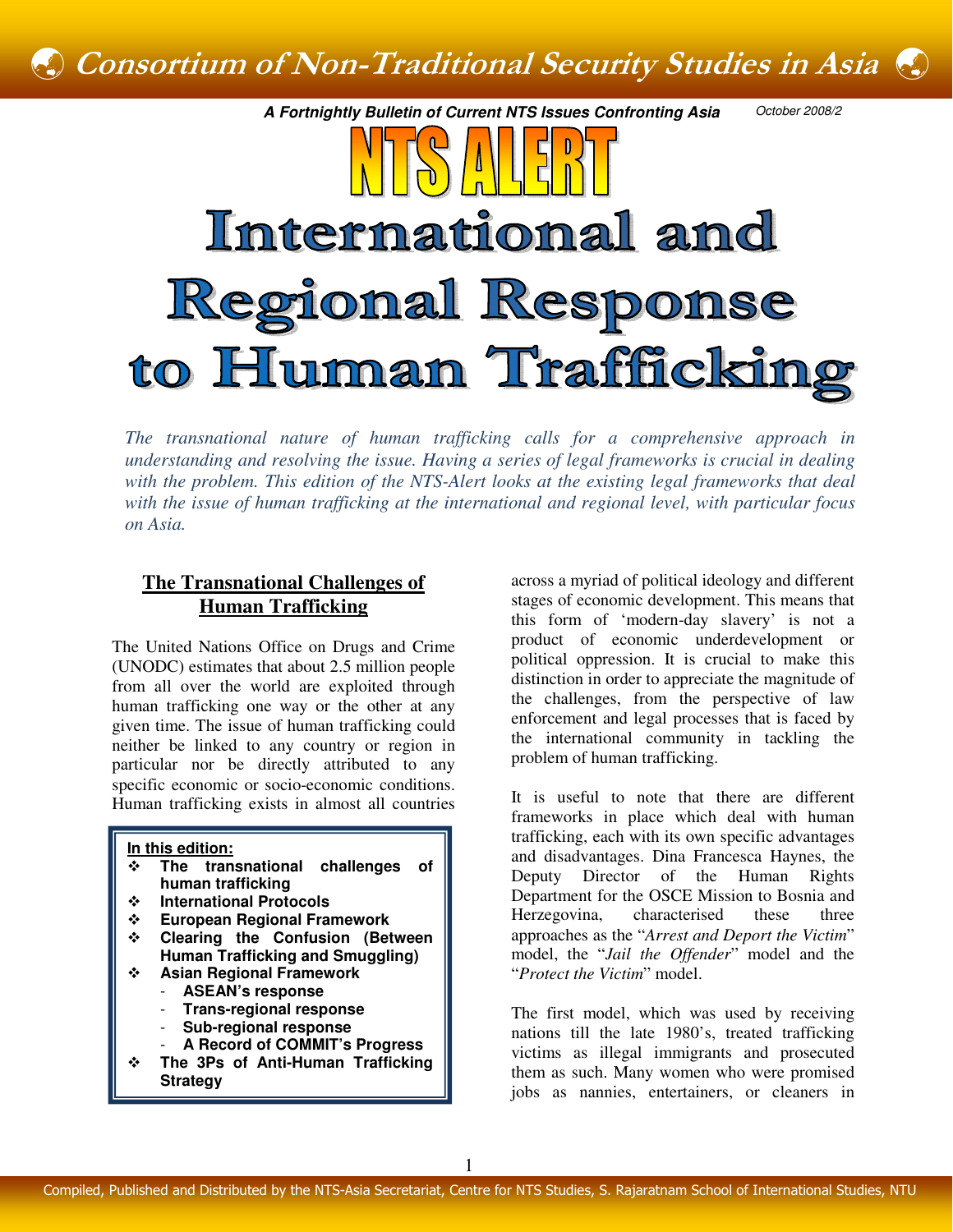

developed countries were deceived, and were forced to become prostitutes instead. Despite the fact that these women were already victimized, the state did not confer any legal protection on them, and had them deported. The poor living conditions that these women faced in their home countries made attempts to re-enter developed countries a common occurrence.

The second model granted some legal and social welfare benefits to trafficked persons, but *only if*  they cooperated with the state by acting as witnesses. Special temporary visas would be granted for the victim, with some countries like the US offering permanent residency under special conditions. However, the granting of these special visas is highly regulated, perhaps because of fears of a 'flood of migrants' entering the country through this loophole in immigration law.

Finally, the last model considers the welfare of trafficking victims as a primary concern for government officials. This framework relies on international conventions and norms and gives a special priority to the protection of human rights by ensuring that victims are granted asylum or a temporary right to stay in the country, unconditionally. However, the weakness of this framework is that while it assists victims of trafficking, it does not address the transnational criminal networks that enable human trafficking.

While myriad frameworks exist across different levels of international society, many nations still choose to adopt the second model of addressing trafficking, with varying levels of success. Dina Haynes suggests that a fusion of the second and third models may be necessary to create a holistic solution to human trafficking.

## **International Protocols**

The international law on human trafficking is framed under the overarching United Nations Convention against Transnational Organised Crime which was adopted in Palermo, Italy in 2000. This Convention is supplemented by two other protocols which address issues specifically pertaining to human trafficking and smuggling. The two supplementary protocols are: The Protocol to Prevent, Suppress and Punish Trafficking in Persons, especially Women and Children and the Protocol Against the Smuggling of Migrants by Land, Sea and Air. These two protocols are referred to as the Trafficking Protocol and Smuggling Protocol respectively. Both protocols are under the purview of United Nations Office on Drugs and Crime (UNODC).

The Palermo Convention and the Trafficking Protocol entered into force in September 2003. They symbolised the international community's measures against transnational organised crime. The Trafficking Protocol aims to prevent and combat trafficking, protects and assists victims of trafficking and to promote cooperation between states to those ends while the Smuggling Protocol aims at preventing and combating the smuggling of migrants and also the protection of migrants' rights. The Smuggling Protocol came into force in 2004. With the enforcement of the Trafficking Protocol, there is now a convergence in the definition and interpretation of human trafficking.

Although the convention and protocols provide the conceptual and legal framework for the international community, regional institutions and individual countries are also empowered to enact their own specific protocols and framework as long as these remain consistent with the UN convention. More importantly, while the convention signals a concerted effort on the part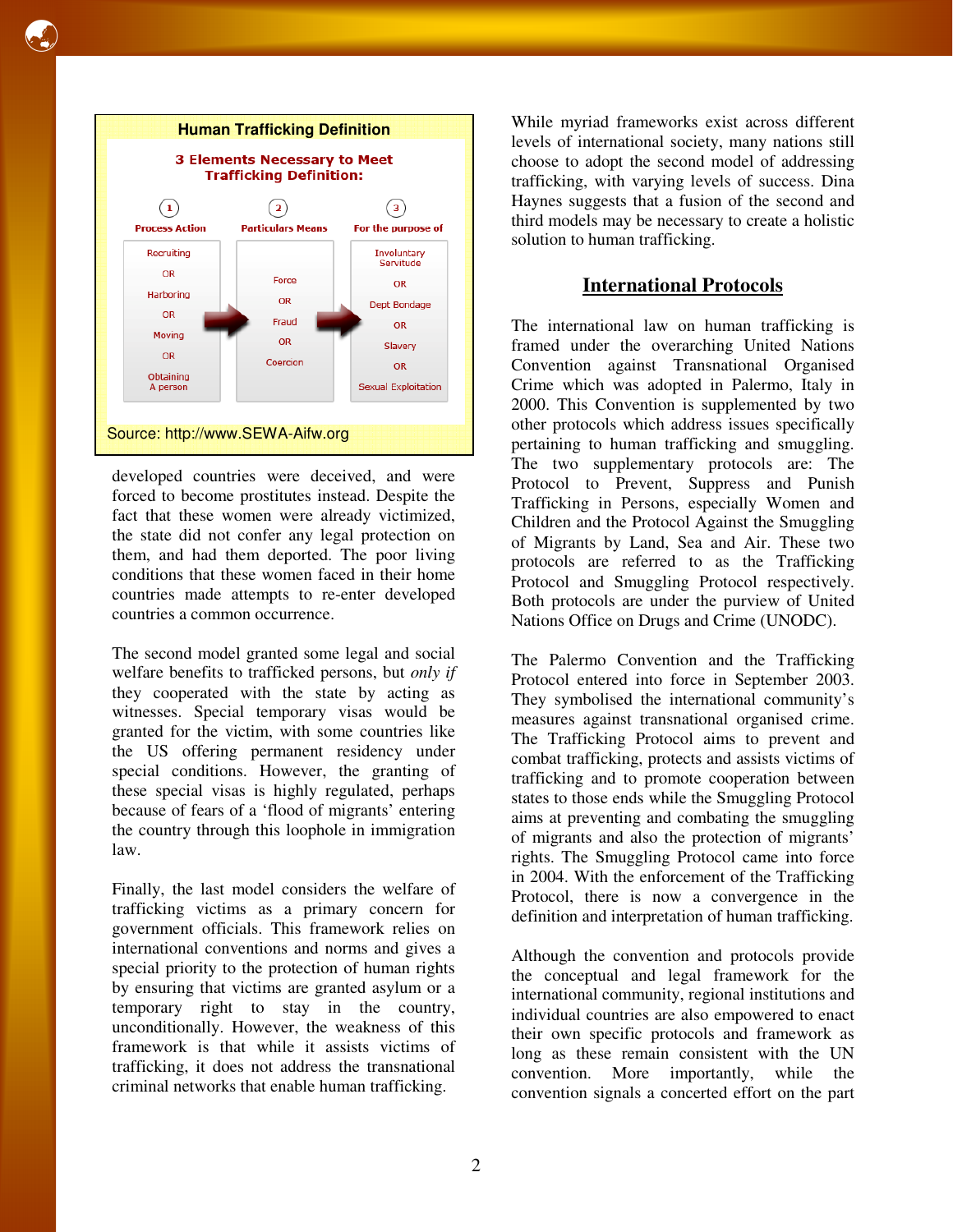of the international community to address human trafficking, this convention provides the participating states the much needed legal apparatus to act against transnational crime organisations.

Inevitably, one of the challenges facing law enforcement is the identification and thus persecution of human traffickers given the transnational nature of the problem. For instance, how does one differentiates between an asylum and a victim of trafficking? Also, given the fact that human trafficking is a transnational activity, national capacity to detect this kind of activities is crucial if this problem were to

be effectively addressed. Much would depend on available intelligence and other relevant information. Perhaps, herein lies one of the drawbacks of the global battle against human trafficking. A state-centric approach based on border controls measures reflects a passive model which relies on detection rather than an active interventionist model which emphasizes more on prevention.

# **European Regional Frameworks**

Europe has two important instruments that deal specifically with human trafficking: The Brussels Declaration, and the EU Council Framework

#### **Clearing the Confusion (Between Human Trafficking and Smuggling)**

Other than the transnational dimension of human trafficking which poses serious questions to the effectiveness of the law enforcement agencies in breaking down the human trafficking network, the effectiveness of the judiciary system in prosecuting human traffickers is also hampered by the consistency and consensus on the legal definition of trafficking and smuggling. To criminalise human trafficking, the legal apparatus has to be clear on what constitutes and differentiates trafficking from smuggling.

The UN Trafficking in Persons Protocol thus represents a concerted effort among member states to harmonize a common appreciation of the concept and intricacies of trafficking and smuggling. Article 3(a) of the Trafficking in Persons Protocol states that Trafficking in Persons refers to:

"... the recruitment, transportation, transfer, harbouring or receipt of persons, by means of a threat or use of force or other forms of coercion, of abduction, of fraud, of deception, of the abuse of power or of a position of vulnerability or of the giving or receiving of payments or benefits to achieve the consent of a person having control over another person, for the purpose of exploitation. Exploitation shall include, at a minimum, the exploitation of the prostitution of others or other forms of sexual exploitation, forced labour or services, slavery or practices similar to slavery, servitude or the removal of organs."

Article 3(a) of the UN Protocol against the Smuggling of Migrants by Land, Sea and Air (Smuggling Protocol) refers to smuggling as:

"... the procurement, in order to obtain, directly or indirectly, a financial or other material benefit, of the illegal entry of a person into a State Party of which the person is not a national or a permanent resident."

In summary, there are three main differences between trafficking and smuggling. They are Consent, Transnationality and Exploitation. According to the United Nations Toolkit To Combat Trafficking in Persons, on the issue of Consent, smuggled victims usually consent to being smuggled while the consent of the trafficker is rendered meaningless by the actions of the trafficker. On Transnationality, smuggling usually involves the crossing and entry into another country while trafficking may occur within the borders. On Exploitation, the commercial relationship between the smuggler and the migrant usually ends after the crossing of the border while in human trafficking, that relationship involves ongoing exploitation of the person (victim) in the pursuit of profit. This means that smugglers profit from transporting or moving people across borders while traffickers receives additional profit from further exploitation of the victims.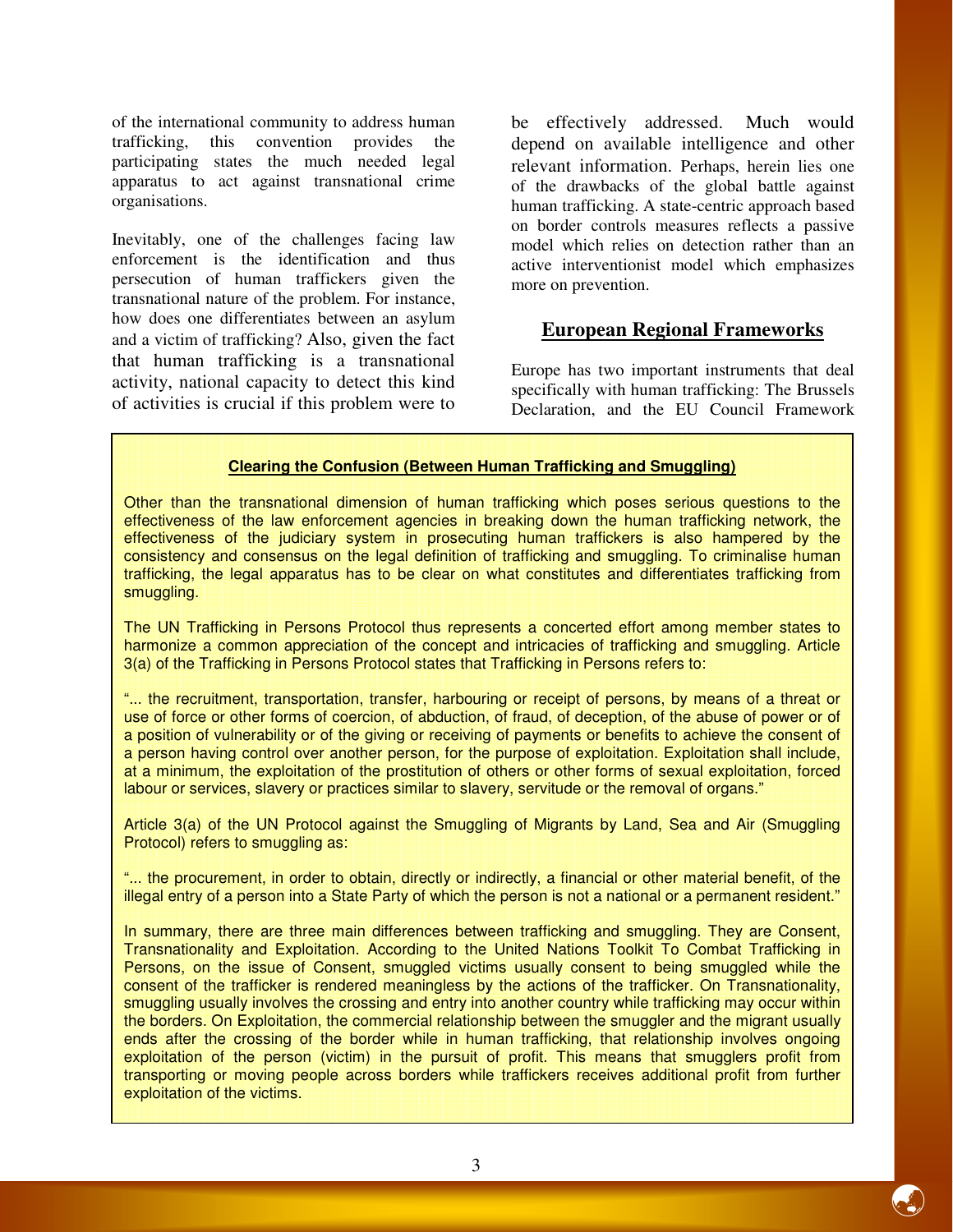Decision on Combating Trafficking in Human Beings.

The former, established in September 2002, was designed to develop common goals for the EU and its partners in dealing with Human Trafficking. Among these goals were to develop cooperation by identifying concrete measures, standards, best practices and mechanisms; to intensify cooperation between governments, NGOs and international bodies, to grant victims of trafficking access to support measures, including shelter, health care and the right to seek asylum. While the declaration of common goals for the European community was groundbreaking, it did not specify what measures member-states could take to codify victim protection into law, and did not set standards for penalties against human trafficking.

The latter, on the other hand, attempted to set standards for member states to follow in prosecuting human traffickers and to allow each member-state of the EU to prosecute trafficking in the following cases: when the offense is committed on its territory, when the offender is the state's national, and when the offense is committed for the benefit of the person 'established' in the territory of that member state. Interestingly, the maximum penalty for trafficking established by the EU was set to be no less than 8 years imprisonment. This is surprising considering the penalties for drug trafficking ranged all the way to life imprisonment. Dina Haynes in particular criticised the Framework for being too skeletal: ambiguous in some areas, specific in others. The problem of creating a guide for member-states to legislate a comprehensive solution to fight human trafficking was not completely addressed by the framework, and is still unresolved.

The European frameworks provide common language and goals for counter-trafficking activities, but the translation of these frameworks into actual implementation of trafficking suppression has not lived up to the goals its framers set for it. Whether the frameworks will continue to gradually orient towards a victimcentred approach or remain oriented towards jailing the offender remains to be seen.

# **Asian Regional Frameworks**

Many frameworks exist in Asia that deal with human trafficking. The Asian Regional Initiative Against Trafficking (ARIAT) in Women and Children was established in Manila in March of 2000, which include governments across the Asia Pacific region, the EU, ASEAN the Ford Foundation, IOM, the World Bank and other foundations, international institutions, and NGOs. Its action plan was anchored on preventing successful trafficking of people, protecting victims' welfare and legal rights, and prosecuting traffickers and seizing their gains to defray the cost of assisting victims.

The mechanisms that would be created by this action plan include a common data bank that would record incidences of trafficking, that would then be used to identify patterns in the region for targetting. Bilateral and regional arrangements against trafficking would also be rationalised and standardised to enable crossborder cooperation. Housing, economic, medical and psychological assistance would also be standardised for victims. Criminalisation of trafficking would be legislated for states that do not have anti-trafficking laws in place, and be expanded to cover all aspects of trafficking. Finally, reintegration programmes would be established to allow for the dignified return of victims to their home countries, and assistance to allow them to gain employment and access to health and legal services would be instituted.

The Bali Process, or the Regional Ministerial Conference on People Smuggling, Trafficking in Persons and Related Transnational Crime, which was first convened in February 2002 and again in April 2003 attempted to tackle more fundamental measures to reduce human trafficking. A framework was established that include improving legislation, law enforcement, information sharing, better border control and visa systems, and increasing public awareness of the risks and dangers of becoming a trafficking victim.

It is noteworthy that both initiatives place more emphasis on state security rather than the human rights of the trafficked persons. In fact, regional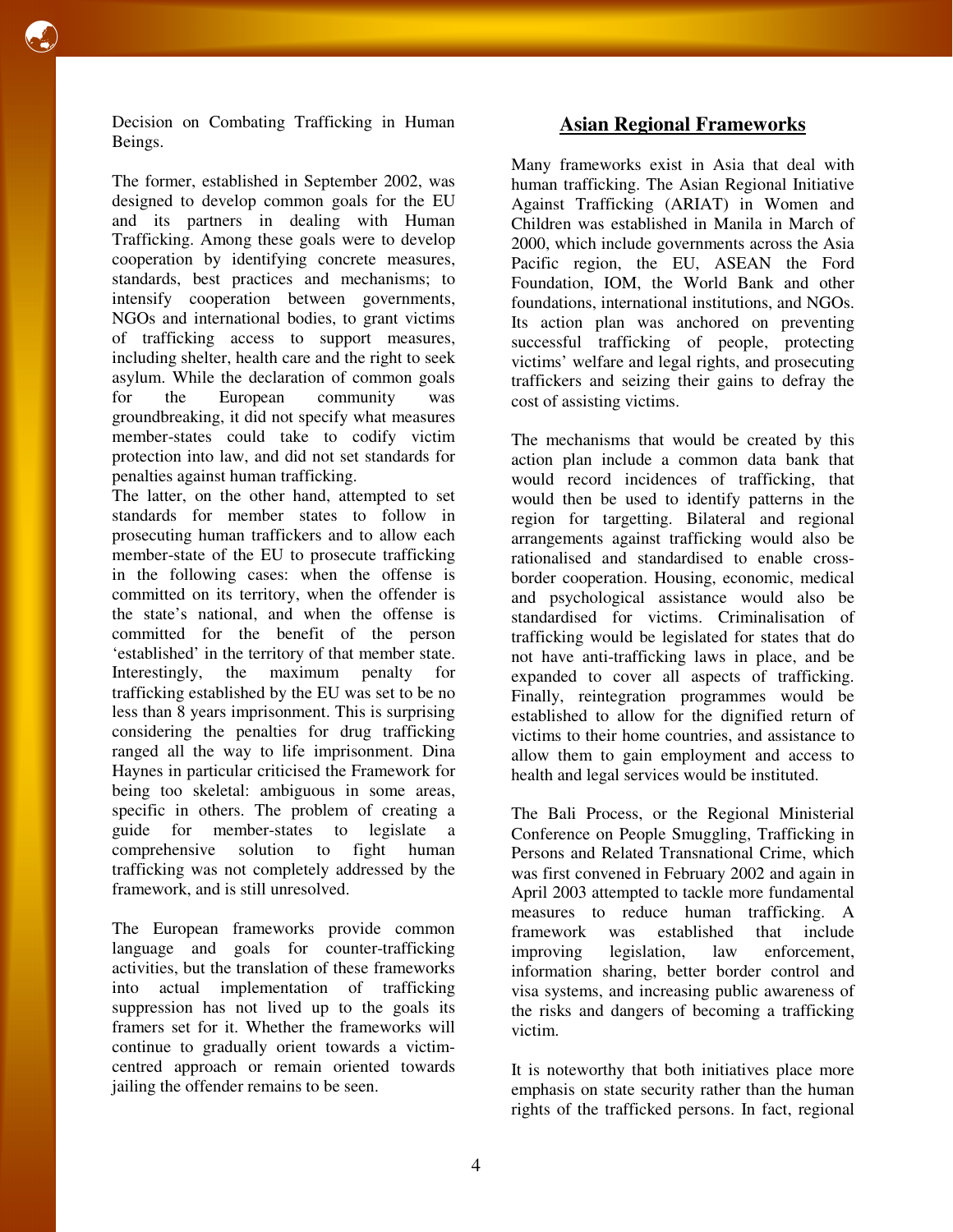Asian frameworks in general have not integrated human rights discourse in responses to human trafficking to the level that some European or American frameworks have. This may be due to the fact that regional cooperation in Asia has not generally been developed to the level that it has been in Europe, and while frameworks for human trafficking exist, they may be focused on subregional or bilateral approaches.

### **ASEAN's Response**

The issue of human trafficking in ASEAN was placed on the regional agenda since the early 1990s. The key commitments by member states are framed within three legal instruments which are the ASEAN Vision 2020, ASEAN Declaration on Transnational Crime and ASEAN Declaration Against Trafficking in Persons, Particularly Women and Children.

In the ASEAN Vision 2020 which was signed in 1997, member states explicitly agreed to collaborate towards an "agreed rules of behaviour and cooperative measures" on transnational issues particularly on trafficking in women and children.

With regard to the declaration on transnational crime, member states agreed to take specific measures in dealing with transnational crimes. Under the declaration, member states agreed to strengthen cooperation at the regional level, expand the scope of their efforts, convene an ASEAN ministerial meeting on transnational crime which would coordinate activities on transnational crime and finally to hold discussions between member states on bilateral and regional agreements.

On the declaration against trafficking particularly in women and children, ASEAN member states have agreed to align the region's approach to that of the UNODC's Convention against Transnational Crime and its associated protocols on human trafficking and smuggling. This declaration thus laid the groundwork for coordinated regional immigration and law enforcement entities.

The earlier two declarations are important in a sense that they bound member states in a strategic alliance in the form of an ASEAN Framework in addressing transnational crime within the region. The third declaration then takes the initiative a step further by transforming these shared ideals and values into a concerted regional response.

The concerted regional response as outlined by the third declaration includes ensuring that trafficking in persons is a crime within the legal system of every member states. Member states are also required to ensure that national policies on trafficking are consistent with one another. States are to work towards a common platform for the respective states' law enforcement officials to work together and take part in joint training programs. Finally, ASEAN is to develop a regional training program which aims to assist victims of trafficking.

Apart from the three declarations, another avenue which also actively addresses the issue of human trafficking is the ASEAN Chiefs of National Police Meeting (ASEANAPOL). Currently in its  $28<sup>th</sup>$  year, this annual meeting has agreed in recent years to enhance the information exchange among member countries on the identities, movements and activities of known transnational criminal organisations in human trafficking. Among other initiatives, members have also agreed to enhance cooperation in border-control management and greater exchange of information on human traffickers.

### **Trans-Regional Response**

Other than aligning its mission and objectives with the larger international convention, ASEAN also pursues a strategy of collaboration with its dialogue partners such as China and the United States (US) and Australia.

In 2002, ASEAN member countries and the US signed the Joint Declaration for Cooperation to Combat International Terrorism and Human Trafficking was identified as a future area of cooperation. A year later, in 2003, the Australian government has been funding the Asia Regional Cooperation to Prevent People Trafficking (ARCPPT) project which aims to strengthen ASEAN member states' criminal justice response to human trafficking. In 2004, the ASEAN and China signed a Memorandum of Understanding

O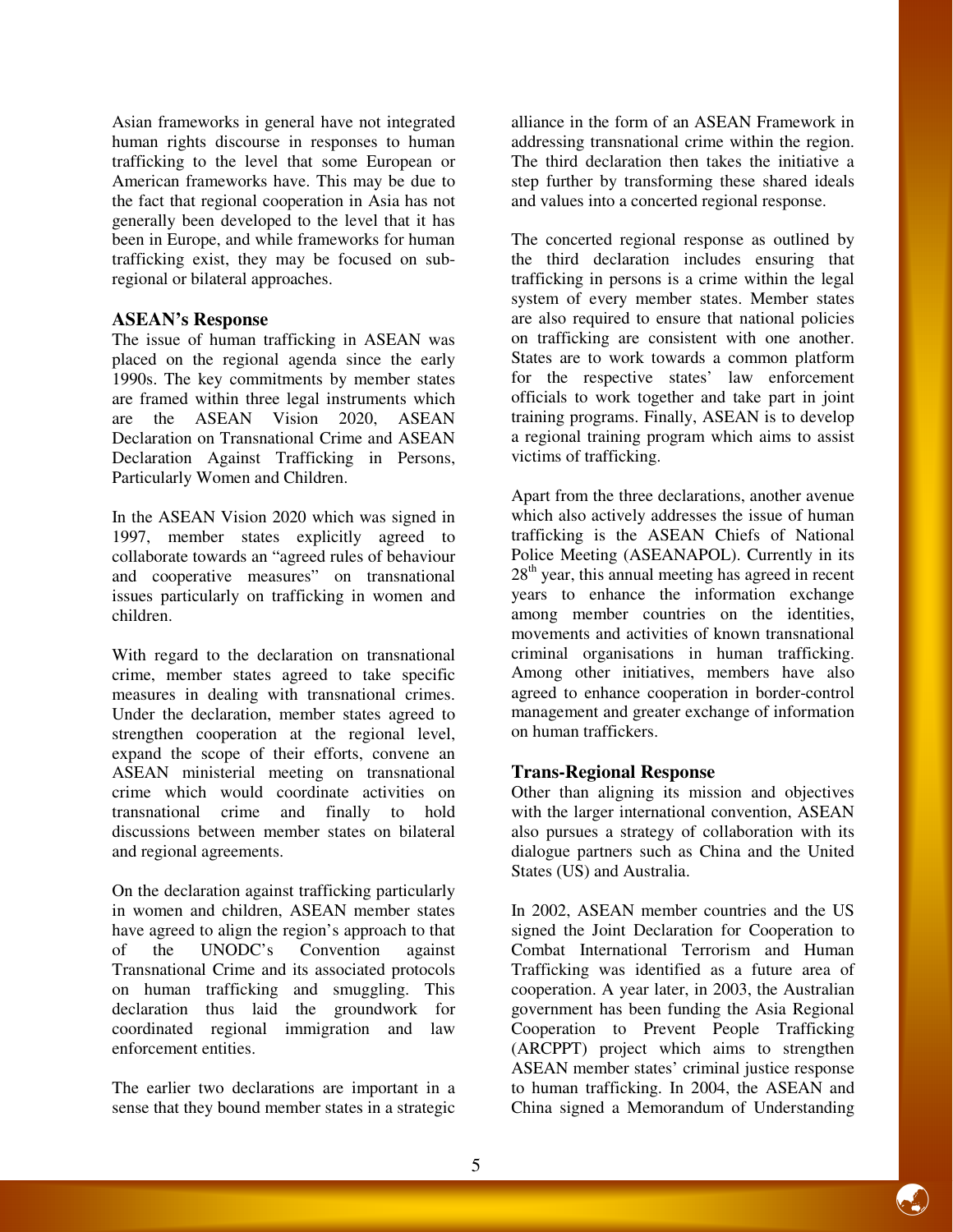#### **Sub-Regional Response**

Within ASEAN itself, several member states in the Mekong region have been involved in the Coordinated Mekong Ministerial Initiative against Trafficking (COMMIT) process. Other than China, the five ASEAN member states are Cambodia, Laos, Myanmar, Thailand and Vietnam. Other than improving the capacity of participating states via greater information exchange, this sub-regional collaboration also works towards a common approach by developing sub-regional and national plans and course of actions.

The COMMIT framework is noteworthy because it puts emphasis on the rights of victims and makes this central in developing countertrafficking measures in both law enforcement and jurisprudence. The framework broadly covers Prevention, Prosecution, Protection and Policy. Strong levels of national ownership were also allotted to enable greater accountability over the implementation of COMMIT's provisions.

COMMIT was evaluated in 2007, and the following achievements were highlighted: a comprehensive training course in member-states' native languages was developed for government and non-government officials, National Plans of Action and bilateral cooperation mechanisms were established, mechanisms for handling trafficking victims were standardised, and

observable improvements in national legal frameworks were noted.

# **The 3Ps of Anti-Human Trafficking Strategy**

Regardless of the different protocols, be it UN overarching convention and supplementary protocols and other existing regional agreements, the basic premise of the international movement against trafficking in person revolves around the 3PS which are Prevention, Prosecution and Protection in addition to the conventional judiciary and law enforcement response.

According to the UN Global Initiative to Fight Human Trafficking report, a multi-pronged strategy is one where the state works with other agencies such as the media, law enforcement<br>agencies, non-governmental organisations non-governmental organisations (NGOs) and corporations to create the awareness such as asserting pressure to tackle the 'demandside' of human trafficking such as demand for child labour and demand for children in sex tourism.

On prosecution, NGOs are encouraged to develop programs which would prepare victims to assist the court as witnesses while the media endeavours to provide full and sustained coverage. The third strategy is enlisting the help of other stakeholders such as civil society organisations and business houses to provide the victims with socio-economic support and livelihood opportunities.

| <b>A Record of COMMIT's Progress</b>       |                                                                                                                                             |
|--------------------------------------------|---------------------------------------------------------------------------------------------------------------------------------------------|
|                                            | <b>Progress</b>                                                                                                                             |
| China                                      | Acknowledged the influence of COMMIT in developing national<br>plan of action in human trafficking.                                         |
| Myanmar                                    | Passed new national law against trafficking, with emphasis on<br>the human rights of victims.                                               |
| Laos & Thailand                            | New bilateral arrangement between the two countries to use<br>community-based information to trace missing persons and aid<br>repatriation. |
| Cambodia                                   | Now promoting child-safe tourism and strengthening law<br>enforcement.                                                                      |
| Vietnam                                    | Implementing national plan of action, but needs better capacity<br>with regards to repatriation and reintegration.                          |
| Source: compiled from humantrafficking.org |                                                                                                                                             |